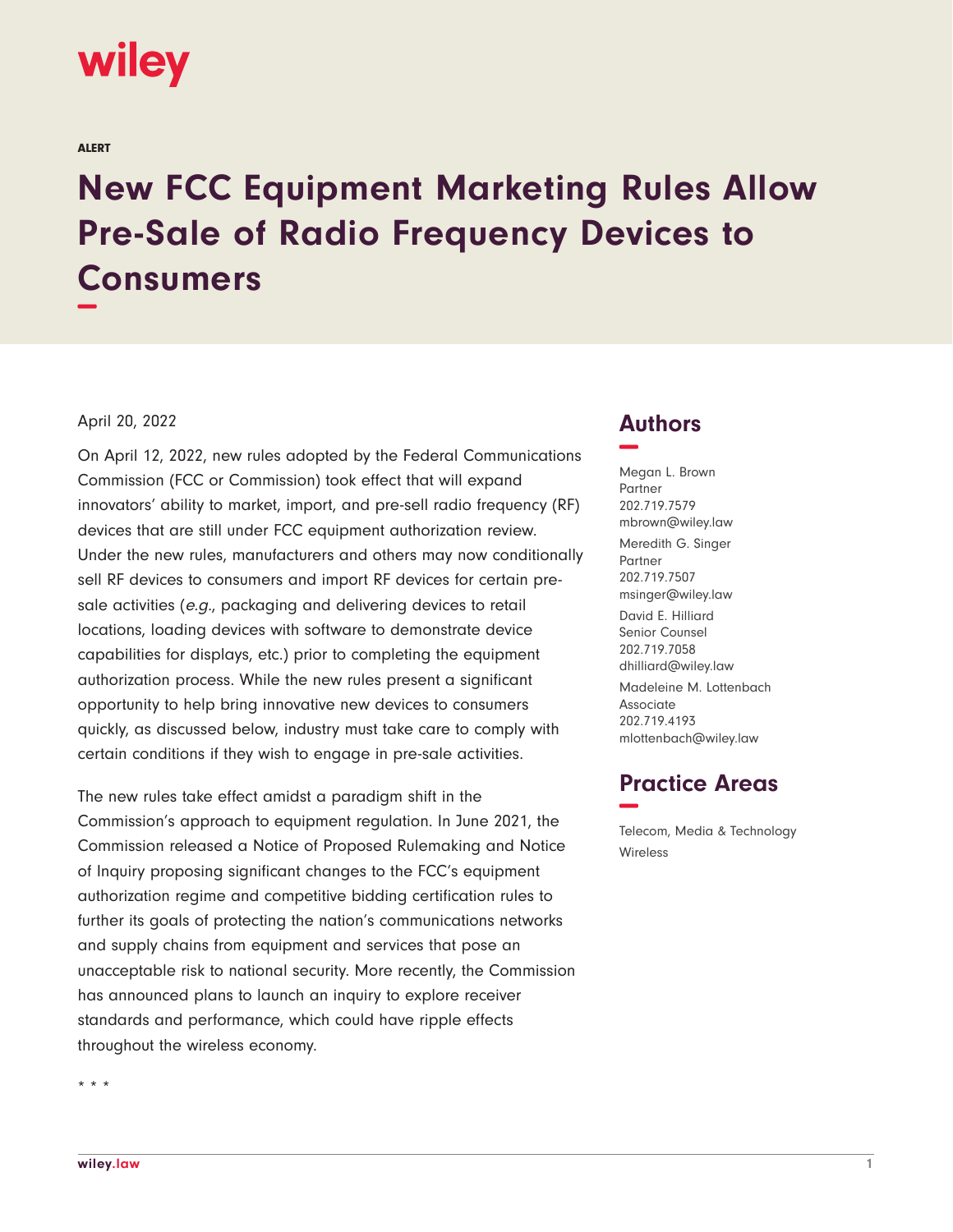#### **New Marketing Rules**

The Commission's prior rules broadly prohibited marketing RF devices before FCC equipment authorization. The FCC rules define "marketing" broadly to include the "sale or lease, or offering for sale or lease, including advertising for sale or lease, or importation, shipment or distribution for the purpose of selling or leasing or offering for sale or lease." 47 C.F.R. § 2.803(a). The new rules aim to ease the broad reach of this marketing prohibition, which the private sector indicated was onerous and stifled innovation.

The new rules permit conditional sales contracts with and advertising to the general public for RF devices prior to equipment authorization. (Report & Order, ¶ 21). To prevent harm to consumers or other radio operations, the Commission will continue to require that equipment successfully complete the equipment authorization process before delivery. (¶ 27). Sellers are required to inform the prospective buyer at the time of marketing that the equipment is subject to the FCC's rules and that delivery to the buyer is contingent upon compliance with applicable technical and equipment authorization requirements. (¶ 37). They must also make clear that FCC rules do not address the applicability of consumer protection, contractual, or other provisions under federal or state law, and notify the prospective buyer of any responsibility it has to the buyer in the event that the applicable equipment authorization process is not successfully completed, including notification of any refund policy. (¶ 40).

### **New Importation and Device Delivery and Possession Rules**

The Commission's old framework generally prohibited importation of unauthorized equipment, except in limited circumstances, such as for compliance testing, repair, exhibition at trade shows, or federal government use. The physical transfer of unauthorized equipment to distribution centers or retailers for pre-sale activities was also prohibited.

RF devices subject to equipment authorization via the Certification process may now be imported into the U.S. prior to equipment authorization for pre-sale activities, including imaging (that is, loading devices with specific software to demonstrate device features when displayed in a retail location), packaging, and delivery of devices to retail locations. (¶ 9). Specifically, up to 12,000 RF devices—or more with prior written approval from the Chief of the FCC's Office of Engineering and Technology—may be imported for pre-sale activities (¶¶ 9, 12-13). Pre-sale activity does not include display or demonstration of devices to consumers, however. (110).

This new rule applies only to devices subject to the Certification procedure, which requires testing by an accredited test lab recognized by the FCC, approval by a Telecommunications Certification Body (TCB), and device listing in an FCC database—not the Supplier's Declaration of Conformity (SDoC) procedure, which is a self-certification process. (¶ 31). Additionally, importation for pre-sale activities prior to Certification can occur only after compliance testing has been completed and an application for Certification has been submitted to the TCB. (¶ 17).

RF devices manufactured in the U.S. that are subject to the Certification procedure may also be physically transferred to distributors and retailers for pre-sale activities upon completion of compliance testing and submission of the Certification application. (¶¶ 31-32). Physical transfer of devices subject to the SDoC